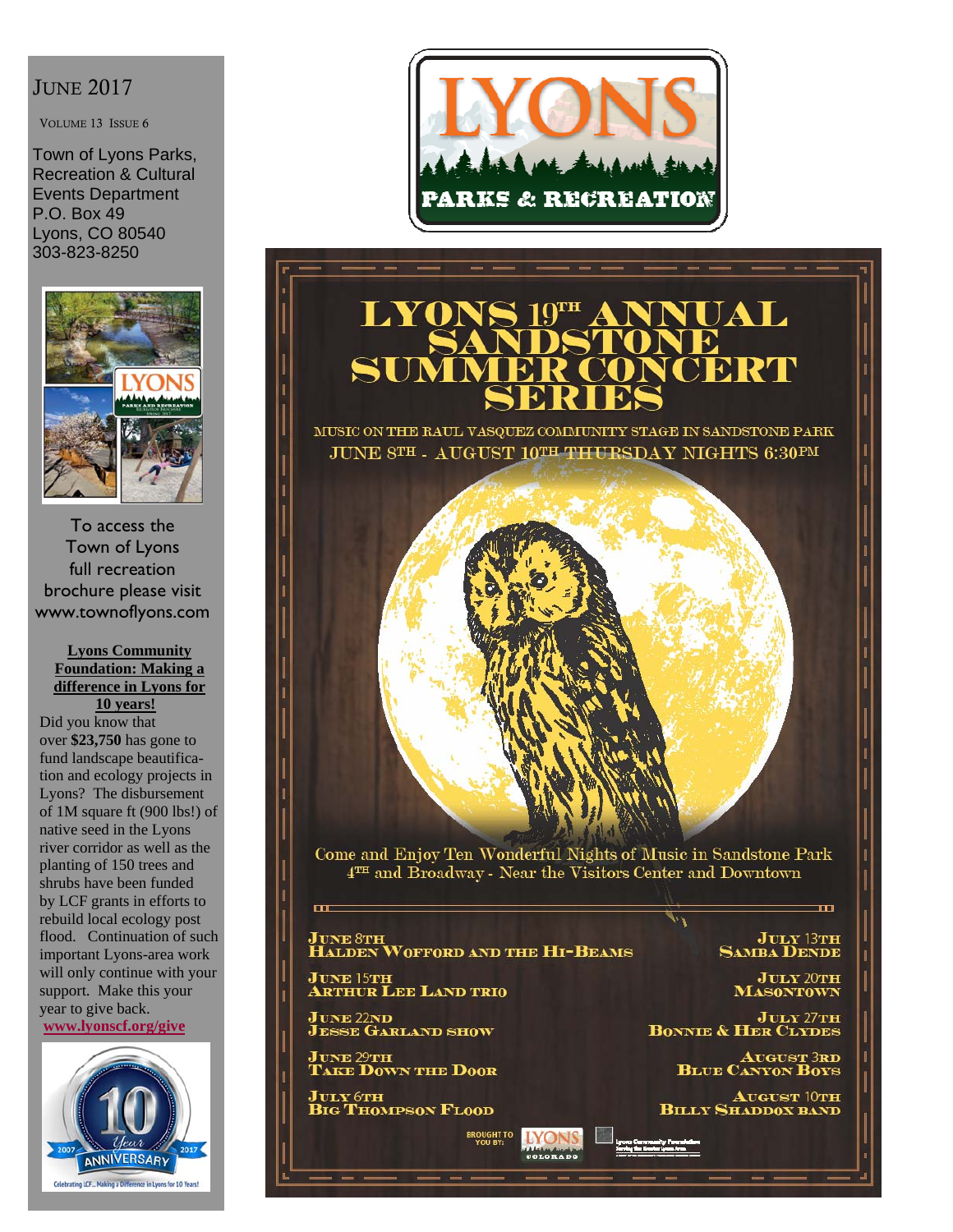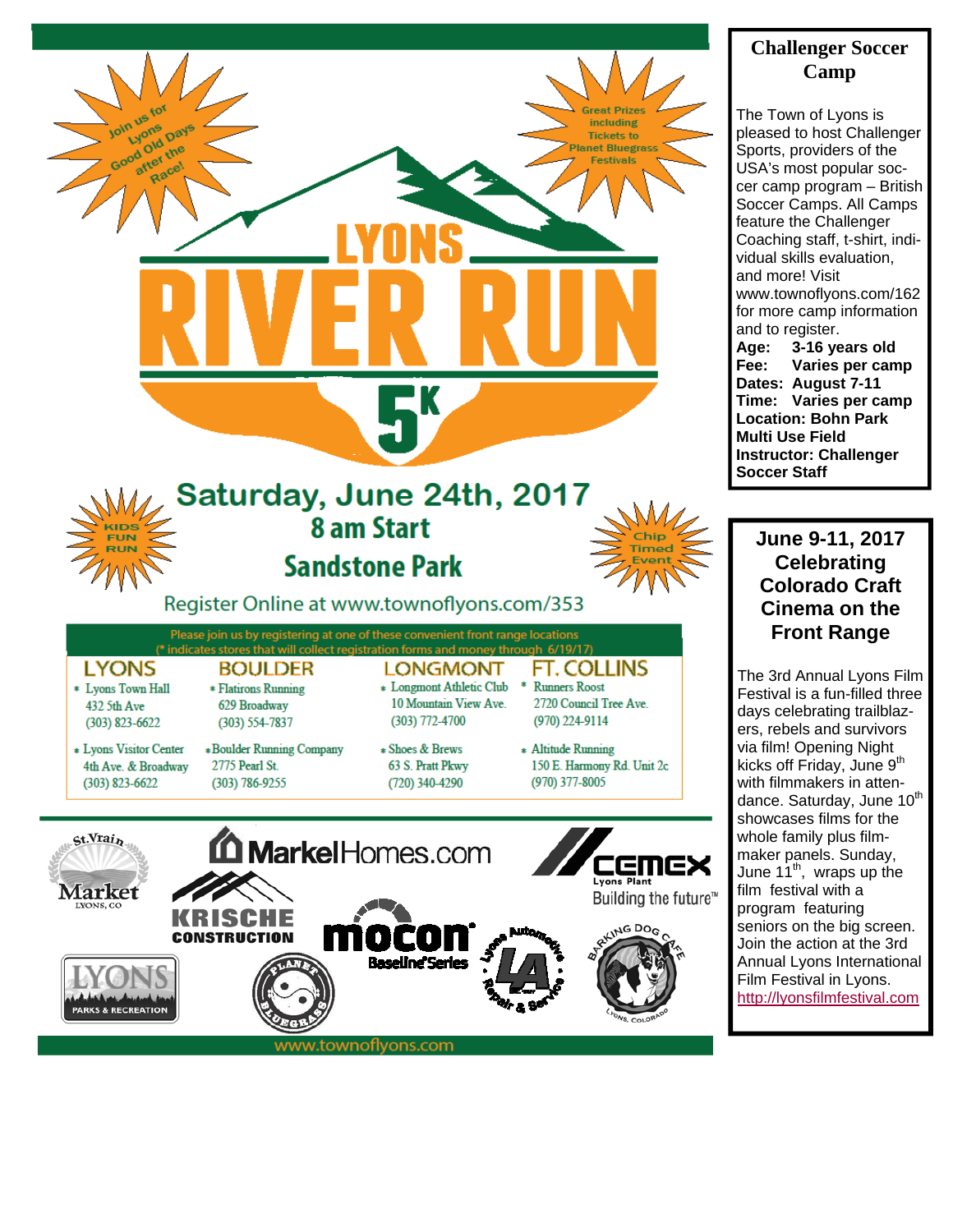## **Renaissance Adventures**

Be the Hero of a Mythic Quest! Since 1995, Renaissance Adventures has led summer Quests where kids playact as the heroes of a dynamic and exciting adventure. Participants choose mythic archetypes and powers, band together as a team, solve riddles and dilemmas, and swashbuckle with foes. **Age: Ages 6-17 Fee: \$299 Per Session (Special Lyons Rate!!) Days/Times: Session 1: June 26-30 9AM-2PM Session 2: July 17-21 9AM-2PM Location: Sandstone Park and quest to LaVern Johnson Park Instructor: Renaissance Adventure Staff Deadline to register: 1 week prior Reserve your spot www.renaissanceadventur es.com and go to programs and then day quests.** 

## **Monthly Birthday Celebration**

Join us on the 4th Friday of every month to celebrate the month's birthdays! There will be birthday cake, coffee, and some other fun means of celebrating.

**Age: 50+ Fee: Free Dates: June 23rd Time: 1-3PM Location: Walt Self Building Instructor: Parks & Recreation** 

## 41<sup>st</sup> ANNUAL

**PANCAKE BREAKFAST RIVER RUN 5K & KIDS GAMES LIVE MUSIC & BEER GARDEN** 



## **FAMILY \* FRIENDS** 5PM VF RIVER 1USIO







**8AM** 

**RUN** 

5K

Krische Construction  $\star$  Mocon-Baseline Industries Naranjo Civil Constructors \* Smokin Daves BBQ